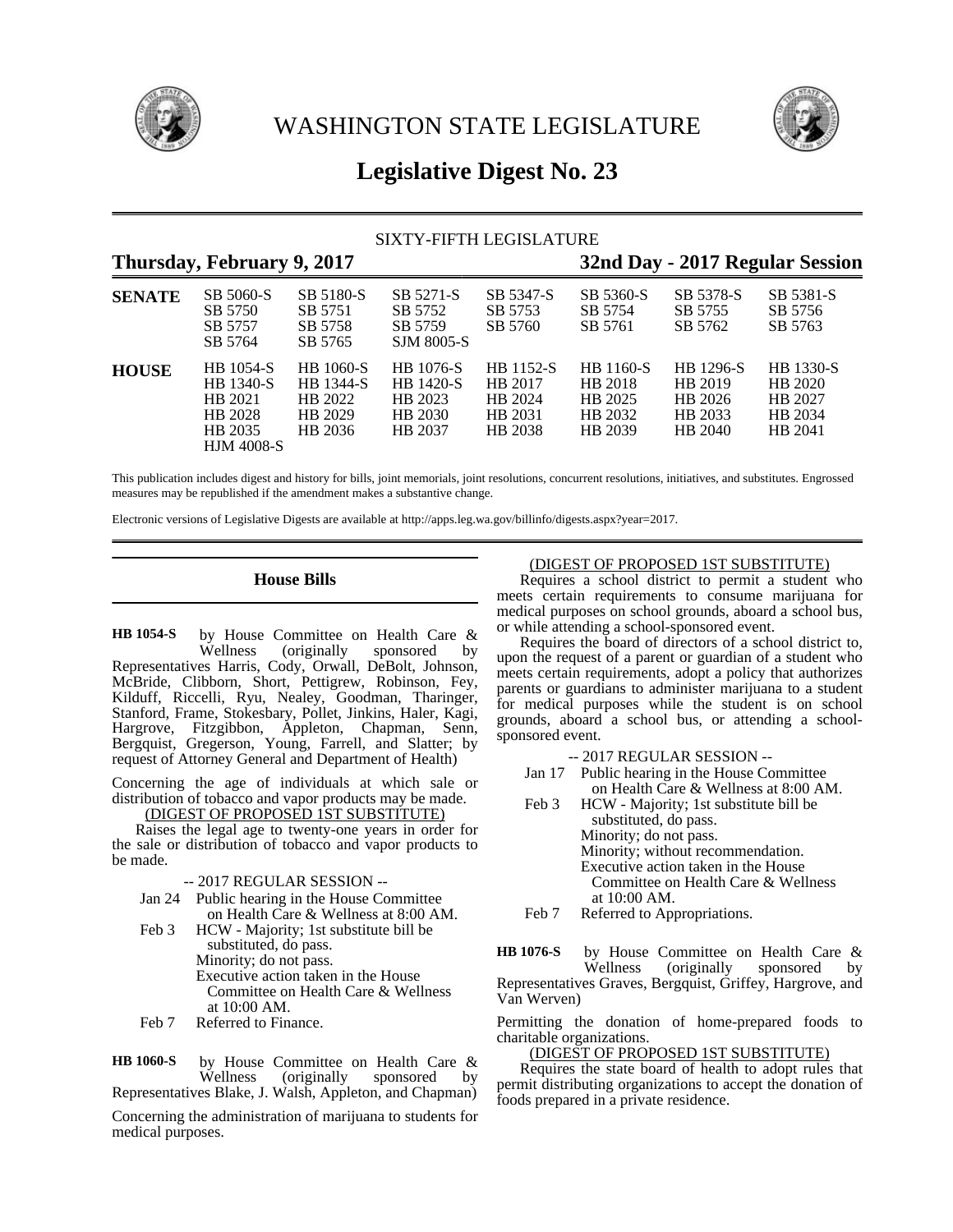- -- 2017 REGULAR SESSION --
- Jan 17 Public hearing in the House Committee on Health Care & Wellness at 8:00 AM. Feb 3 HCW - Majority; 1st substitute bill be
	- substituted, do pass. Executive action taken in the House Committee on Health Care & Wellness at 10:00 AM.
- Feb 7 Referred to Appropriations.
- by House Committee on Commerce & Gaming (originally sponsored by Representatives Blake and Vick) **HB 1152-S**

Concerning licensing agreements and consulting contracts for licensed marijuana businesses.

(DIGEST OF PROPOSED 1ST SUBSTITUTE)

Authorizes a licensed marijuana business to enter into a licensing agreement, or consulting contract, with an individual, partnership, employee cooperative, association, nonprofit corporation, or corporation.

Exempts the following from disclosure under the public records act: Trade secrets, technology, proprietary information, and financial considerations contained in certain agreements or contracts, entered into by a licensed marijuana business, that may be submitted to or obtained by the state liquor and cannabis board.

-- 2017 REGULAR SESSION --

- Jan 30 Public hearing in the House Committee on Commerce & Gaming at 1:30 PM.
- Feb 6 COG Majority; 1st substitute bill be substituted, do pass. Executive action taken in the House Committee on Commerce & Gaming at 1:30 PM.
- Feb 8 Referred to Rules 2 Review.

by House Committee on State Govt, Elections & IT (originally sponsored by Representatives Springer, Kilduff, and Pollet) **HB 1160-S**

Enacting recommendations of the sunshine committee.

(DIGEST OF PROPOSED 1ST SUBSTITUTE)

Addresses the recommendations of the sunshine committee with regard to disclosure exemptions for the following under the public records act:  $(1)$  Investigative records compiled by an employing agency conducting an investigation of a possible unfair practice or a possible violation related to discrimination, however, once the agency has notified the complaining employee of the outcome of the investigation, the exemption no longer applies;

(2) Proprietary data, trade secrets, or other information submitted by a vendor to the department of social and health services for the development, acquisition, or implementation of state purchased health care;

(3) Trade secrets; and

(4) Bids, quotations, or proposals submitted to an agency for goods or services in response to a solicitation issued for the goods or services but only until the agency announces the apparent successful bidder or decides not to accept bids, quotations, or proposals.

Authorizes the court, in an action to enjoin disclosure of financial, commercial, or proprietary information, to

award attorneys' fees to a defendant to the extent that the defendant prevailed in opposing an injunction.

# -- 2017 REGULAR SESSION --

- Jan 25 Public hearing in the House Committee on State Government and Elections & Information Technology at 1:30 PM.
- Feb 3 SEIT Majority; 1st substitute bill be substituted, do pass.
	- Executive action taken in the House Committee on State Government and Elections & Information Technology at 10:00 AM.
- Feb 7 Referred to Rules 2 Review.<br>Feb 8 Placed on second reading by
- Placed on second reading by Rules Committee.
- by House Committee on Finance (originally sponsored by Representatives Nealey, Springer, Harris, Vick, MacEwen, Stokesbary, Orcutt, Haler, and Condotta) **HB 1296-S**

Consolidating and simplifying the annual report and annual survey used for economic development tax incentives.

### (DIGEST OF PROPOSED 1ST SUBSTITUTE)

Addresses the consolidation and simplification of the annual report and annual survey used for economic development tax incentives.

-- 2017 REGULAR SESSION --

- Jan 17 Public hearing in the House Committee on Finance at 3:30 PM.
- Feb 3 FIN Majority; 1st substitute bill be substituted, do pass. Executive action taken in the House Committee on Finance at 8:00 AM.
- Feb 7 Referred to Rules 2 Review.
- Feb 8 Placed on second reading by Rules Committee.

by House Committee on Technology &<br>Economic Development (originally Development (originally sponsored by Representatives Manweller, Tarleton, Fey, and Young) **HB 1330-S**

Extending the business and occupation tax exemption for amounts received as credits against contracts with or funds provided by the Bonneville power administration and used for low-income ratepayer assistance.

### (DIGEST OF PROPOSED 1ST SUBSTITUTE)

Exempts the following from business and occupation taxes: Amounts received by a person in the form of credits against power contracts with the Bonneville power administration, or funds provided by the Bonneville power administration, for the purpose of implementing energy conservation programs or demand-side management programs, as long as the amount that would otherwise be owed is used for low-income ratepayer assistance.

### -- 2017 REGULAR SESSION --

- Jan 26 Public hearing in the House Committee on Technology & Economic Development at 1:30 PM.
- Feb 2 Executive session scheduled, but no action was taken in the House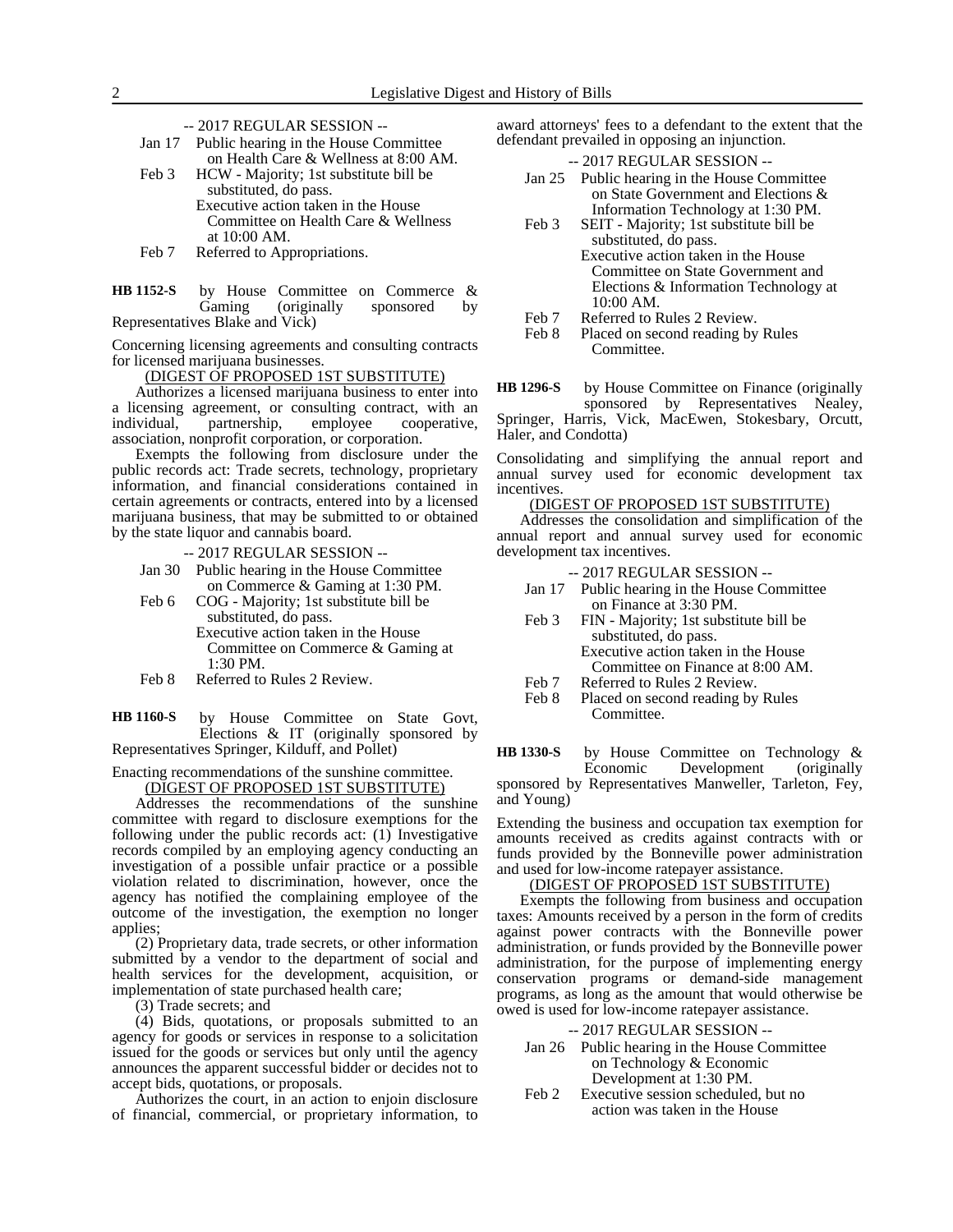Committee on Technology & Economic Development at 1:30 PM.

Feb 7 TED - Majority; 1st substitute bill be substituted, do pass. Executive action taken in the House Committee on Technology & Economic Development at 10:00 AM.

by House Committee on Health Care &<br>Wellness (originally sponsored by (originally sponsored by Representatives Cody, Harris, Jinkins, Johnson, Robinson, and Tharinger) **HB 1340-S**

Modernizing substance use disorder professional practice. (DIGEST OF PROPOSED 1ST SUBSTITUTE)

Changes the name of the chemical dependency certification advisory committee to the substance use disorder certification advisory committee.

Changes the name of the division of alcohol and substance abuse to the behavioral health administration.

Revises various statutes to change the term "chemical dependency" to "substance use disorder."

-- 2017 REGULAR SESSION --

- Jan 24 Public hearing in the House Committee on Health Care & Wellness at 8:00 AM.
- Feb 3 HCW Majority; 1st substitute bill be substituted, do pass. Executive action taken in the House Committee on Health Care & Wellness at 10:00 AM.
- Feb 7 Referred to Rules 2 Review.

by House Committee on Finance (originally sponsored by Representatives Dolan, Nealey, Doglio, Springer, Frame, Riccelli, Appleton, Ryu, Ormsby, and Goodman) **HB 1344-S**

Extending the period for which a bond levy may be increased.

(DIGEST OF PROPOSED 1ST SUBSTITUTE)

Provides Thurston county the ability to increase a bond levy, not to exceed twenty-five years, with a voter approved lid lift.

-- 2017 REGULAR SESSION --

- Jan 24 Public hearing in the House Committee on Finance at 3:30 PM.
- Feb 3 FIN Majority; 1st substitute bill be substituted, do pass. Executive action taken in the House

Committee on Finance at 8:00 AM.

Feb 7 Referred to Rules 2 Review.

by House Committee on Business & Financial Services (originally sponsored by Representatives Hudgins, MacEwen, and Bergquist) **HB 1420-S**

Concerning theatrical wrestling.

(DIGEST OF PROPOSED 1ST SUBSTITUTE)

Authorizes a theatrical wrestling school to: (1) Hold wrestling shows at a school facility, or hold a limited number of wrestling shows off the school premises, for training purposes; and

(2) Charge an admission fee without a promoter license.

Authorizes the department of licensing to grant an annual license to a theatrical wrestling school.

Requires a wrestling show, presented by a theatrical wrestling school, to have an ambulance or paramedical unit or emergency medical technician at the event location.

-- 2017 REGULAR SESSION --

- Feb 1 Public hearing in the House Committee on Business & Financial Services at 1:30 PM.
- Feb 7 BFS Majority; 1st substitute bill be substituted, do pass. Executive action taken in the House Committee on Business & Financial Services at 8:00 AM.
- Feb 8 Referred to Appropriations.

by Representative Sells **HB 2017**

Concerning the lemon law's application to recreational vehicles.

Addresses the application of the lemon law to recreational vehicles.

-- 2017 REGULAR SESSION --

Feb 8 First reading, referred to Business & Financial Services (Not Officially read and referred until adoption of Introduction report).

by Representative Blake; by request of Department of Agriculture **HB 2018**

Concerning livestock inspection.

Requires a licensee, when a livestock inspection is required, to collect from the consignor and pay to the department of agriculture a per head inspection fee for each animal inspected or a time and mileage fee, whichever is greater.

Increases fees for the following: (1) Inspection of cattle at a processing plant where the United States department of agriculture maintains a meat inspection program;

(2) Issuance of an inspection certificate by the director; and

(3) The time and mileage fee.

-- 2017 REGULAR SESSION --

Feb 8 First reading, referred to Agriculture & Natural Resources (Not Officially read and referred until adoption of Introduction report).

#### by Representatives Fey and Jinkins **HB 2019**

Concerning overwater residences within a historic district listed in the Washington heritage register.

Requires a historic overwater residence, permitted or legally established before January 1, 2017, to be classified as a conforming preferred use and accommodated through reasonable shoreline master program regulations, permit conditions, or mitigation that will not effectively preclude maintenance, repair, replacement, and remodeling of existing overwater residences by rendering these actions impracticable.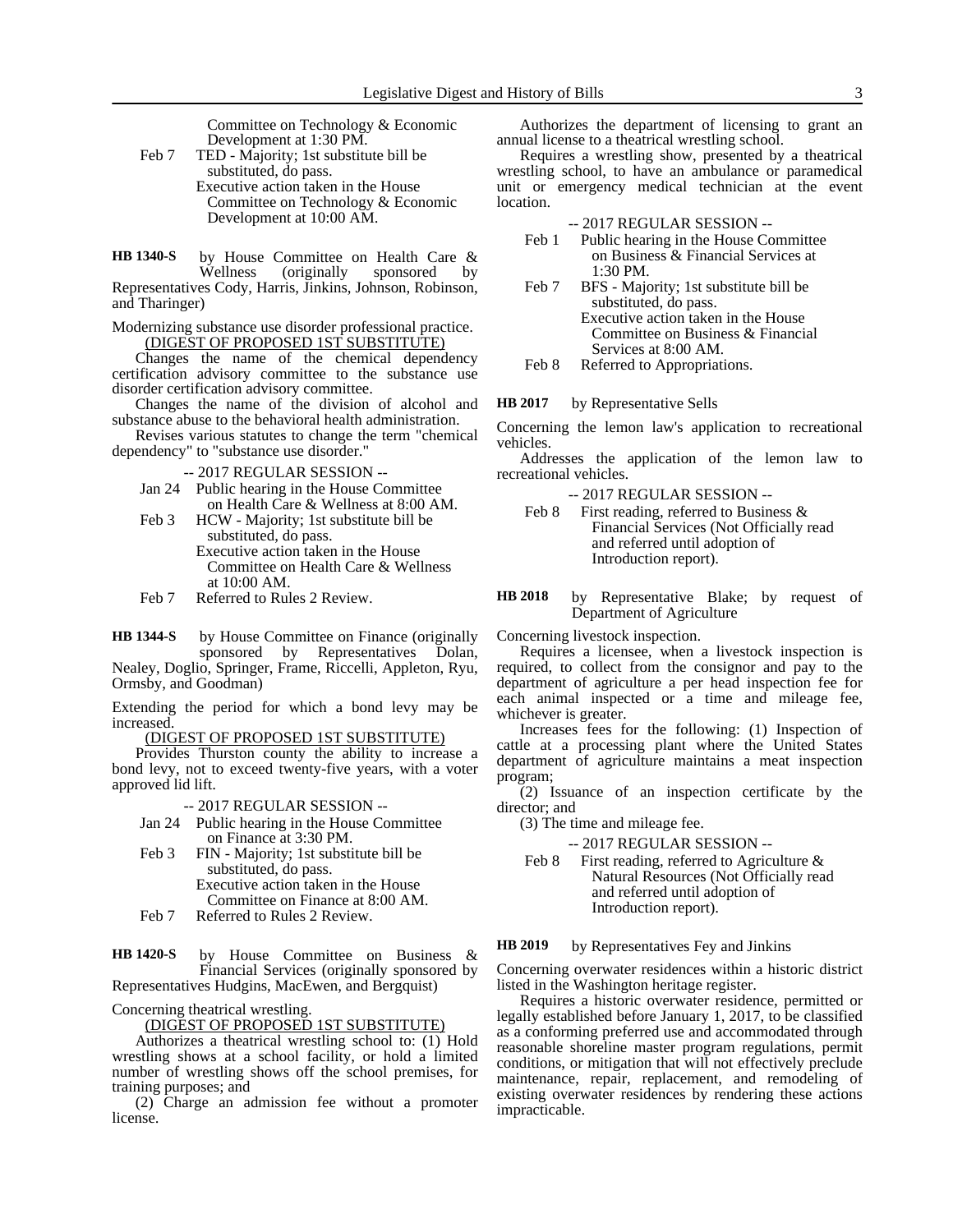-- 2017 REGULAR SESSION --

Feb 8 First reading, referred to Environment (Not Officially read and referred until adoption of Introduction report).

#### by Representatives Manweller and Irwin **HB 2020**

Concerning limitations on liability for agritourism activities.

Requires an agritourism professional, in order to invoke the privilege of immunity, to post and maintain signs that contain a specific warning notice which must be placed at the entrance to the agritourism location and at the site of the agritourism activity.

-- 2017 REGULAR SESSION -- Feb 8 First reading, referred to Judiciary (Not Officially read and referred until adoption of Introduction report).

by Representatives Farrell and Macri **HB 2021**

Authorizing the sale of marijuana plants and seeds to qualifying patients and designated providers.

Authorizes a licensed marijuana producer to produce, process, package, label, and sell plants and marijuana seeds at retail, at the premises of the producer, to a qualifying patient or designated provider with a valid authorization or a valid recognition card.

Allows plants grown in a cooperative to be grown from marijuana seeds purchased from a licensed marijuana producer.

-- 2017 REGULAR SESSION --

Feb 8 First reading, referred to Commerce & Gaming (Not Officially read and referred until adoption of Introduction report).

#### by Representative Kilduff **HB 2022**

Concerning homeowners' association violations.

Entitles an aggrieved party, if a willful violation of a homeowners' association is found, to exemplary damages up to two times the actual damages sustained.

-- 2017 REGULAR SESSION --

Feb 8 First reading, referred to Judiciary (Not Officially read and referred until adoption of Introduction report).

#### by Representative Fitzgibbon **HB 2023**

Addressing the effective date of certain actions taken under the growth management act.

Addresses the growth management act with regard to initial effective dates of actions that: (1) Expand an urban growth area;

(2) Remove the designation of agricultural, forest, or mineral resource lands;

(3) Create or expand a limited area of more intensive rural development;

(4) Establish a new fully contained community; or

(5) Create or expand a master planned resort.

- -- 2017 REGULAR SESSION --
- Feb 8 First reading, referred to Environment (Not Officially read and referred until adoption of Introduction report).

by Representative Klippert **HB 2024**

Increasing the seriousness level of first degree rape. Increases the seriousness level of first degree rape.

- -- 2017 REGULAR SESSION --
- Feb 8 First reading, referred to Public Safety (Not Officially read and referred until adoption of Introduction report).
- by Representatives Goodman, Klippert, Pettigrew, Hayes, Griffey, Chapman, and Jinkins **HB 2025**

Requiring the development and implementation of a comprehensive plan to improve offender programs.

Requires the department of corrections to develop and implement a comprehensive plan for programs which must prioritize funding for and implementation of programs that: (1) Follow the risk needs responsivity model;

(2) Focus on high risk offenders, including violent and nonviolent offenders;

(3) Are deemed evidence-based by the state institute for public policy or Washington State University, or are included in the substance abuse and mental health services administration's national registry of evidence-based programs and practices; and

(4) Have measurable outcomes including reducing recidivism and readmissions to correctional institutions below current levels.

- -- 2017 REGULAR SESSION --
- Feb 8 First reading, referred to Public Safety (Not Officially read and referred until adoption of Introduction report).

by Representatives Pettigrew, Stokesbary, Tarleton, Doglio, Wilcox, Macri, Nealey, and **HB 2026**

# Johnson

Providing a business and occupation tax credit for live arts performances.

Provides a business and occupation tax credit for an eligible person that is involved with a production that occurs in a theater in the state with a seating capacity between eight hundred and three thousand five hundred.

-- 2017 REGULAR SESSION --

Feb 8 First reading, referred to Finance (Not Officially read and referred until adoption of Introduction report).

#### by Representative Kilduff **HB 2027**

Concerning the regulation of adult family homes.

Requires an adult family home inspection to include an interview with at least three neighborhood residents who live within five hundred feet of the adult family home to assess the home's ability to promote a residential homelike environment within the neighborhood.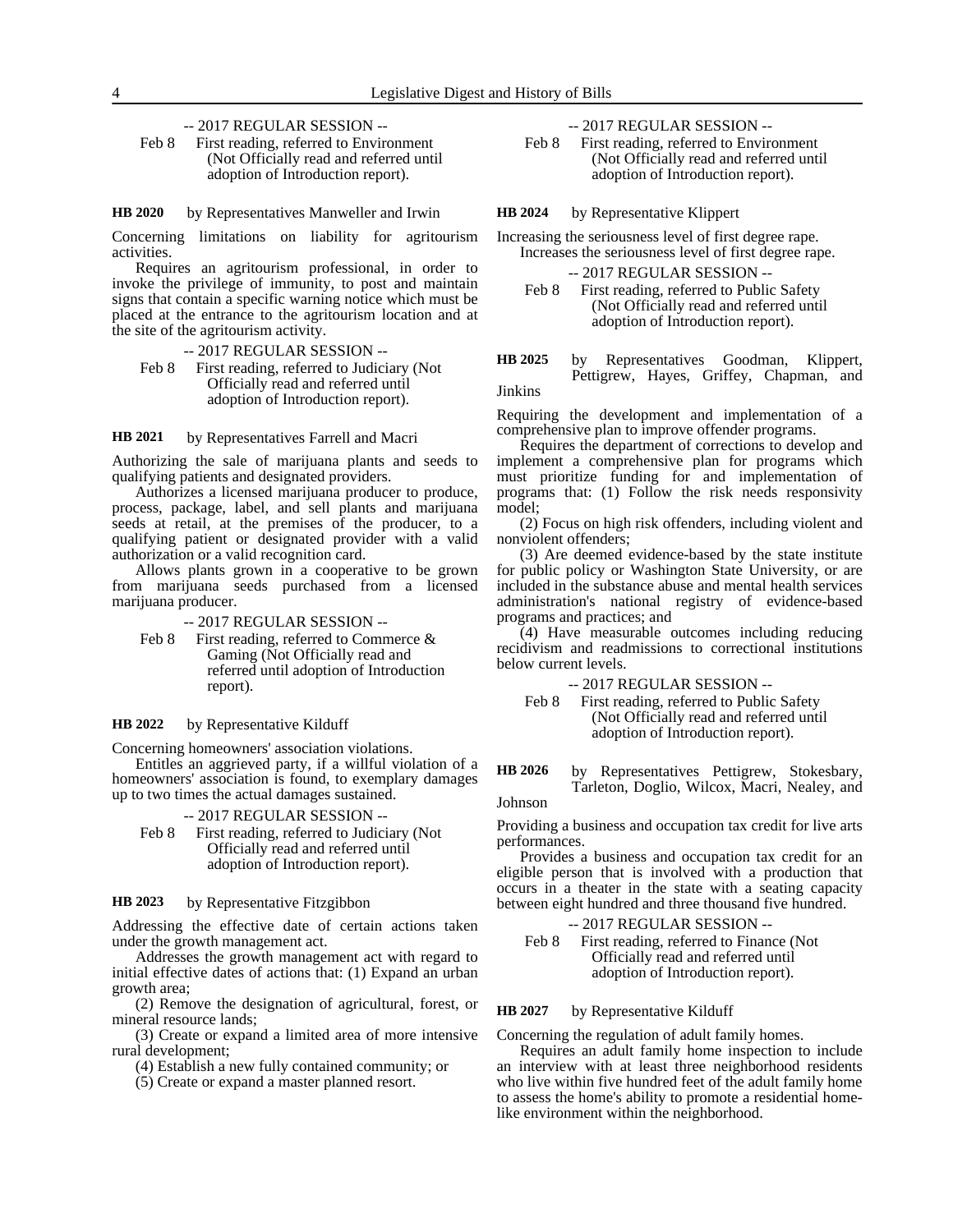Requires a licensed adult family home to have outdoor areas that are: (1) Safe for residents to use;

(2) Accessible to residents, caregivers, visitors, and fire services; and

(3) Well-maintained and uncluttered without an accumulation of garbage, debris, or offensive odors.

-- 2017 REGULAR SESSION --

- Feb 8 First reading, referred to Health Care & Wellness (Not Officially read and referred until adoption of Introduction report).
- by Representative Hudgins; by request of Joint Legislative Systems Committee **HB 2028**

Concerning legislative technology.

Changes the following terms in chapter 44.68 RCW: (1) The joint legislative systems administrative committee to the joint legislative technology administrative committee;

(2) The legislative service center to the legislative technology solutions agency;

(3) The legislative systems coordinator to the legislative technology director; and

(4) The joint legislative systems committee to the joint legislative technology committee.

-- 2017 REGULAR SESSION --

Feb 8 First reading, referred to State Government, Elections & Information Technology (Not Officially read and referred until adoption of Introduction report).

by Representatives Ortiz-Self, Ryu, Santos, Tarleton, Fey, Farrell, McBride, Wylie, Peterson, Kloba, Gregerson, Clibborn, Jinkins, Kagi, Bergquist, Ormsby, Hudgins, Stanford, Tharinger, and Macri **HB 2029**

Providing a referral resource for those seeking information and assistance for immigration and citizenship related matters.

Requires the human rights commission, in consultation with relevant state agencies, and individuals or groups having experience and knowledge of immigration law and the provision of immigration and citizenship related assistance, including those with experience providing culturally appropriate services to populations that have traditionally been underserved or unserved, to establish a toll-free telephone hotline and a web site to refer callers and users to sources of information and assistance for immigration and citizenship related matters.

Exempts the following personal information from public inspection and copying under the public records act: Information revealing the identity of a person or entity requesting immigration and citizenship related information or assistance via the hotline or web site.

-- 2017 REGULAR SESSION --

Feb 8 First reading, referred to Judiciary (Not Officially read and referred until adoption of Introduction report).

by Representatives Ortiz-Self, Ryu, Santos, Fey, Gregerson, McBride, Wylie, Farrell, Peterson, Tarleton, Kloba, Clibborn, Jinkins, Fitzgibbon, Kagi, Bergquist, Ormsby, Hudgins, Stanford, Tharinger, and Macri **HB 2030**

Addressing discrimination based on citizenship or immigration status.

Addresses citizenship and immigration status discrimination.

-- 2017 REGULAR SESSION --

Feb 8 First reading, referred to Judiciary (Not Officially read and referred until adoption of Introduction report).

by Representatives Appleton, Stokesbary, Kilduff, McDonald, and Jinkins **HB 2031**

Concerning the funding of public defense services.

Modifies public defense services provisions regarding funding.

-- 2017 REGULAR SESSION --

- Feb 8 First reading, referred to Appropriations (Not Officially read and referred until adoption of Introduction report).
- by Representatives McBride, Jinkins, and Ormsby **HB 2032**

Creating a work group on service animal issues.

Requires the human rights commission, in collaboration with the governor's committee on disability issues and employment, to convene and coordinate a work group to examine service animal issues in the state.

Requires the work group to gather information and develop recommendations regarding: (1) The use of service animals in housing settings;

(2) The differences between service animals and comfort or therapy animals;

(3) Intentional misrepresentation of pets as service animals; and

(4) Web sites and other vendors that promote and sell items that could be used to support misrepresentation of pets as service animals.

-- 2017 REGULAR SESSION --

Feb 8 First reading, referred to Judiciary (Not Officially read and referred until adoption of Introduction report).

#### by Representatives Ryu and Condotta **HB 2033**

Concerning cannabis health and beauty aids.

Establishes a cannabis health and beauty aid permit that allows the holder to process and possess marijuana for the purposes of manufacturing cannabis health and beauty aids and allows the health and beauty aids to be sold only in retail outlets and in the general retail market.

-- 2017 REGULAR SESSION --

Feb 8 First reading, referred to Commerce & Gaming (Not Officially read and referred until adoption of Introduction report).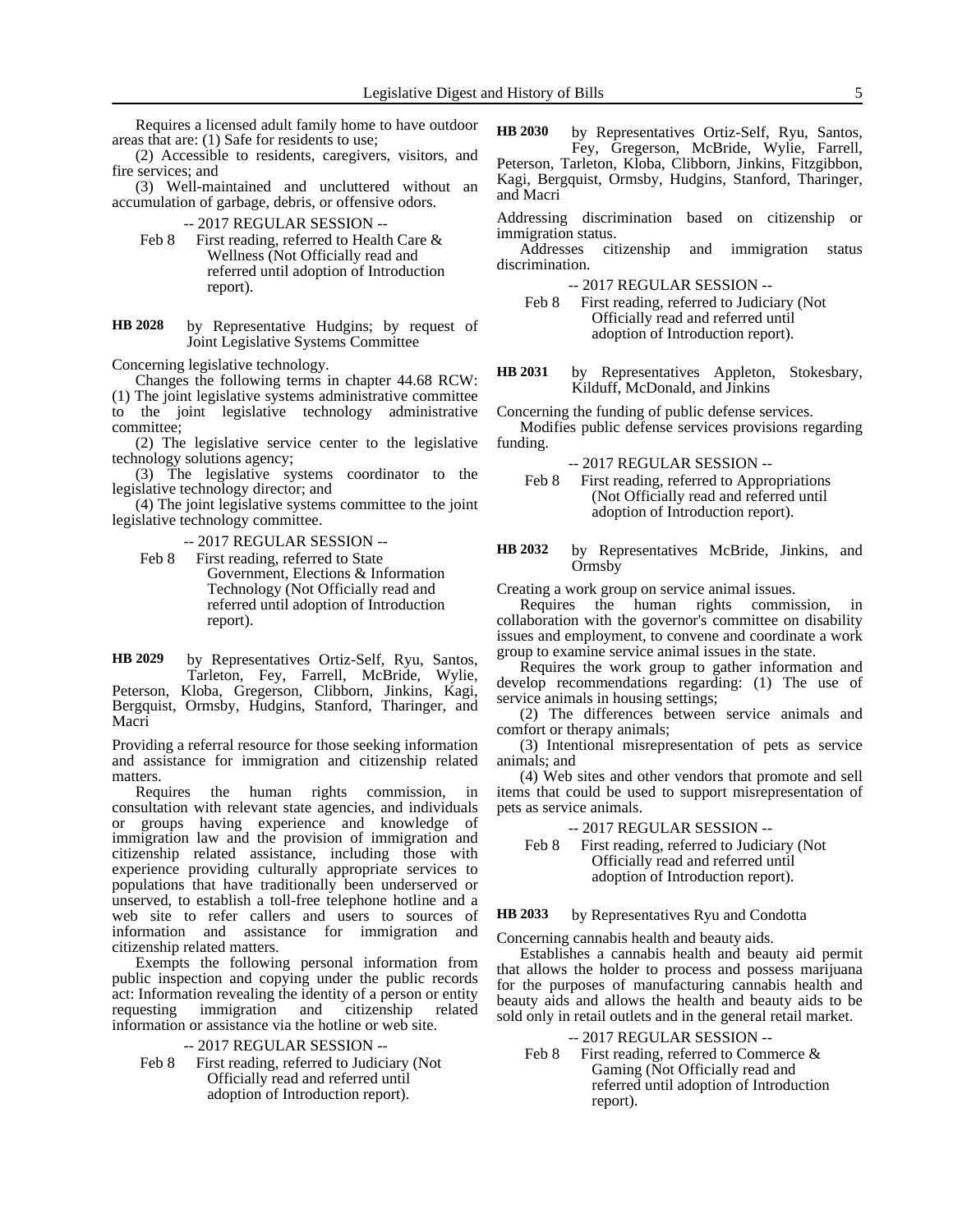by Representatives Lovick, Johnson, Tarleton, Chapman, Fitzgibbon, Ormsby, Tharinger, **HB 2034**

and Macri

Requiring teacher preparation programs to integrate Native American curriculum developed by the office of the superintendent of public instruction into existing Pacific Northwest history and government requirements.

Requires educator preparation programs to use the Since Time Immemorial curriculum to improve the understanding of students and educators about the past contributions of Indian nations to the state and the contemporary and ongoing tribal and state government relations.

-- 2017 REGULAR SESSION --

Feb 8 First reading, referred to Education (Not Officially read and referred until adoption of Introduction report).

by Representatives Harmsworth, Hayes, Shea, and Young **HB 2035**

Concerning information on civil traffic infractions.

Requires the administrative office of the courts to remove identifying information about certain cases filed in courts in this state that involve civil traffic infractions.

-- 2017 REGULAR SESSION --

Feb 8 First reading, referred to Judiciary (Not Officially read and referred until adoption of Introduction report).

#### by Representative Orwall **HB 2036**

Relating to residential real property and the services and processes available when such property is abandoned or in foreclosure.

Finds that there are issues that should be addressed with respect to residential property, and the services and processes available when the property is abandoned or in foreclosure.

-- 2017 REGULAR SESSION --

Feb 8 First reading, referred to Judiciary (Not Officially read and referred until adoption of Introduction report).

by Representatives Frame, Haler, Ryu, Pollet, Stambaugh, Kagi, Kilduff, Tarleton, Fitzgibbon, Jinkins, Bergquist, and McDonald **HB 2037**

Reauthorizing the work group concerned with removing obstacles for higher education students with disabilities.

Extends the expiration to August 1, 2018, for the work group convened by the council of presidents to explore ways to improve the process for students with disabilities when they are transferring between institutions of higher education.

Requires the work group to: (1) Continue developing a plan that focuses on removing obstacles for students with disabilities; and

(2) Focus on improving overall access for students with disabilities, including addressing conditions in which accommodations are not provided to students with disabilities, such as in some supplemental electronic course materials.

-- 2017 REGULAR SESSION --

- Feb 8 First reading, referred to Higher Education (Not Officially read and referred until adoption of Introduction report).
- by Representatives Jenkin, Ryu, McBride, Condotta, Vick, Sawyer, and Harris **HB 2038**

Clarifying the applicability of RCW 70.345.080 to only vapor products.

Clarifies that RCW 70.345.080 (prohibits the sale or distribution of vapor products from self-service displays) applies only to vapor products.

- -- 2017 REGULAR SESSION --
- Feb 8 First reading, referred to Commerce & Gaming (Not Officially read and referred until adoption of Introduction report).
- by Representatives Springer, Haler, Jenkin, Johnson, Doglio, Dolan, Jinkins, Sawyer, Pettigrew, Robinson, Fitzgibbon, Tarleton, and Ormsby **HB 2039**

Creating the Washington information and referral access account to provide funds for the Washington information network 211 system.

Creates the Washington information and referral access account.

Requires, every fiscal year, an amount of no less than two million dollars of the funds collected from the legislature by means of a biennial general fund appropriation to the department of social and health services and from federal government or other programs to be deposited into the account.

- -- 2017 REGULAR SESSION --
- Feb 8 First reading, referred to Appropriations (Not Officially read and referred until adoption of Introduction report).

by Representatives Frame, Robinson, Jinkins, Bergquist, Ormsby, Stanford, and Macri **HB 2040**

Increasing the notice of termination for tenancies under the residential landlord-tenant act.

Revises the residential landlord-tenant act with regard to the length of time in which a tenant must give notice for termination of a rental agreement.

- -- 2017 REGULAR SESSION --
- Feb 8 First reading, referred to Judiciary (Not Officially read and referred until adoption of Introduction report).

by Representatives Koster, Volz, and Chapman **HB 2041**

Making existing local government authority to seek voter approval to raise property tax revenue more useful.

Makes the existing local government authority to seek voter approval to raise property tax revenue more useful.

-- 2017 REGULAR SESSION --

Feb 8 First reading, referred to Finance (Not Officially read and referred until adoption of Introduction report).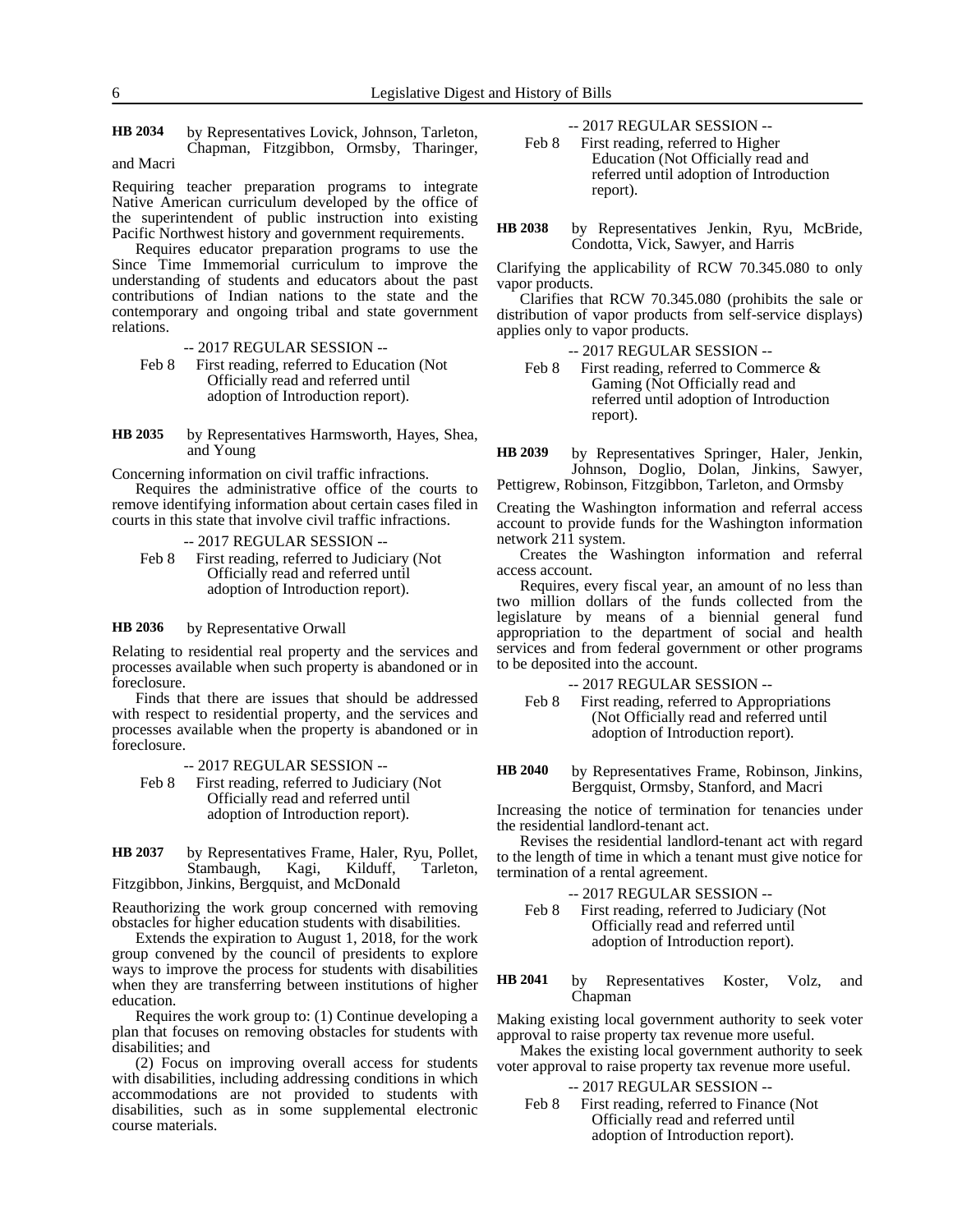### **House Joint Memorials**

by House Committee on Technology & Economic Development (originally sponsored by Representative Morris) **HJM 4008-S**

Requesting that the Bonneville Power Administration consider a rate design for the Eastern Intertie that eliminates or reduces the transmission rate associated with that part of the Eastern Intertie known as the Montana Intertie.

### (DIGEST OF PROPOSED 1ST SUBSTITUTE)

Requests that the Bonneville Power Administration consider a rate design for the eastern intertie that eliminates or reduces the transmission rate associated with that part of the eastern intertie known as the Montana intertie.

#### -- 2017 REGULAR SESSION --

- Feb 2 Public hearing, executive session scheduled, but no action was taken in the House Committee on Technology & Economic Development at 1:30 PM.
- Feb 7 TED Majority; 1st substitute bill be substituted, do pass. Executive action taken in the House Committee on Technology & Economic Development at 10:00 AM.

### **Senate Bills**

by Senate Committee on Health Care (originally sponsored by Senators O'Ban and **SB 5060-S**

Conway)

Concerning the number of adult family homes permitted in residential neighborhoods.

### (DIGEST OF PROPOSED 1ST SUBSTITUTE)

Requires the rules and standards for adult family homes to recognize the additional vehicular traffic and need for services that adult family homes require in residential neighborhoods.

Requires the rules and standards adopted by the department of social and health services to provide that no more than two adult family homes may be located within a four block area of a residential community.

-- 2017 REGULAR SESSION --

- Jan 23 Public hearing in the Senate Committee on Health Care at 10:00 AM.
- Feb 7 HLTH Majority; 1st substitute bill be substituted, do pass. Minority; do not pass. Minority; without recommendation. Executive action taken in the Senate Committee on Health Care at 10:00 AM.
- Feb 8 Passed to Rules Committee for second reading.

by Senate Committee on Health Care (originally sponsored by Senators Bailey, Walsh, Darneille, Keiser, Palumbo, and Conway) **SB 5180-S**

### Establishing the legislative advisory committee on aging. (DIGEST OF PROPOSED 1ST SUBSTITUTE)

Creates the legislative advisory committee on aging to review issues of importance to the state's aging community which may include housing, long-term care, health and wellness, transportation, and finances.

-- 2017 REGULAR SESSION --

- Jan 26 Public hearing in the Senate Committee on Health Care at 10:00 AM.
- Feb 7 HLTH Majority; 1st substitute bill be substituted, do pass. Minority; without recommendation. Executive action taken in the Senate Committee on Health Care at 10:00 AM.
- Feb 8 Passed to Rules Committee for second reading.

by Senate Committee on Transportation (originally sponsored by Senators Hobbs and King; by request of Department of Licensing) **SB 5271-S**

Aligning existing definitions and practices to establish a uniform process for updating addresses of record and make conforming amendments to statutes administered by the department of licensing.

# <u>(DIGEST OF PROPOSED 1ST SUBSTITUTE)</u>

Establishes a uniform process for updating addresses of record and makes conforming amendments to statutes administered by the department of licensing by aligning existing definitions and practices.

-- 2017 REGULAR SESSION --

- Jan 30 Public hearing in the Senate Committee on Transportation at 3:30 PM.
- Feb 6 TRAN Majority; 1st substitute bill be substituted, do pass.

Executive action taken in the Senate Committee on Transportation at 3:30 PM.

Feb 8 Passed to Rules Committee for second reading.

by Senate Committee on Human Services, Mental Health & Housing (originally sponsored by Senators Walsh, Darneille, Zeiger, Rolfes, Sheldon, Angel, and Hasegawa) **SB 5347-S**

Concerning the definition of work activity for the purposes of the WorkFirst program.

#### (DIGEST OF PROPOSED 1ST SUBSTITUTE)

Revises the definition of "work activity" for purposes of the WorkFirst temporary assistance for needy families program to change the amount of vocational training time, from twelve months to twenty-four months, to qualify as work activity.

Requires the joint legislative audit and review committee to review the impact of extending that time.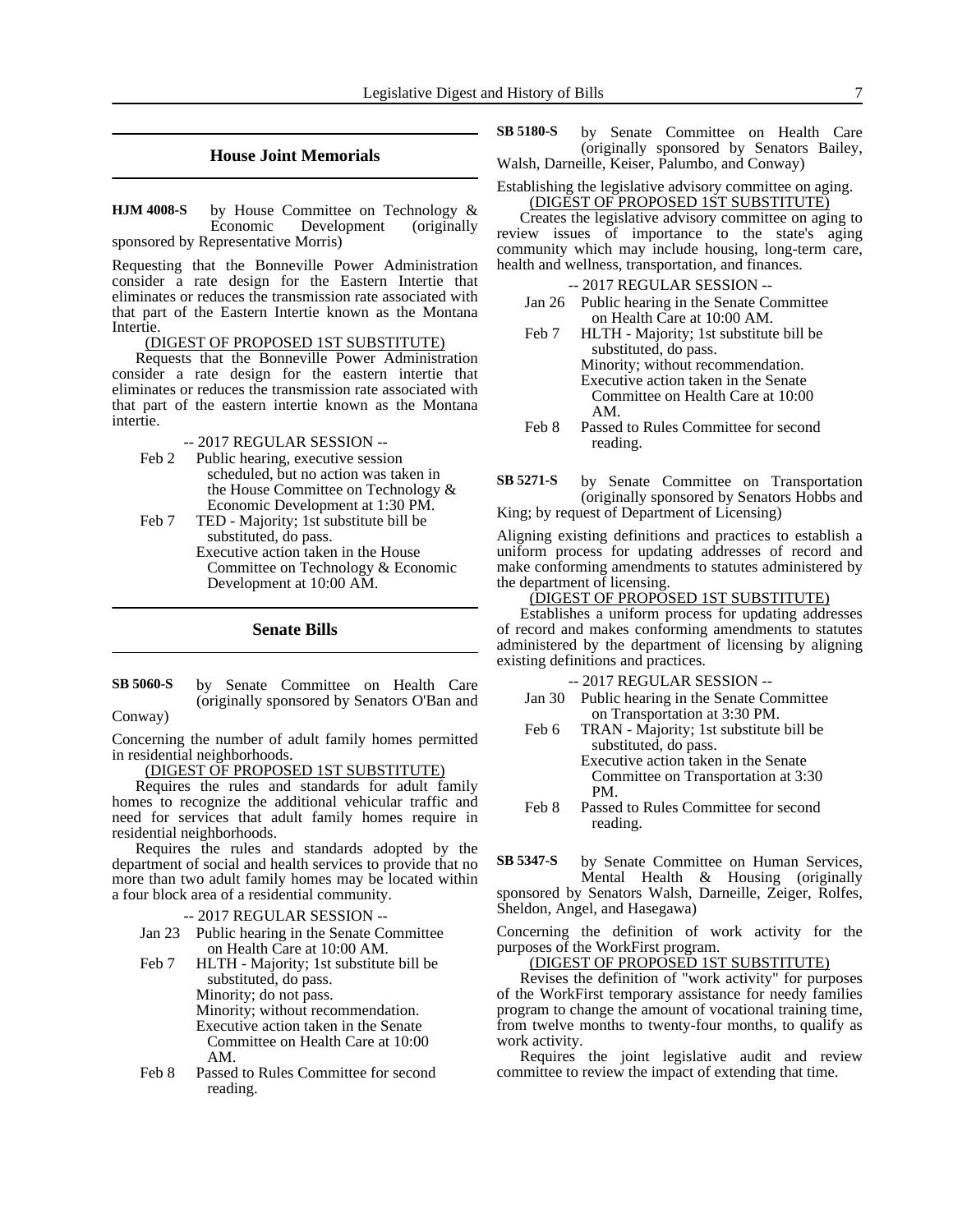- -- 2017 REGULAR SESSION --
- Jan 30 Public hearing in the Senate Committee on Human Services and Mental Health & Housing at 1:30 PM. Feb 6 HSMH - Majority; 1st substitute bill be substituted, do pass.

And refer to Ways & Means. Minority; without recommendation. Executive action taken in the Senate Committee on Human Services and Mental Health & Housing at 1:30 PM. Feb 8 Referred to Ways & Means.

by Senate Committee on Health Care (originally sponsored by Senators Bailey, Rivers, Cleveland, Darneille, Brown, O'Ban, Conway, Walsh, Rolfes, Zeiger, Hasegawa, Keiser, Wellman, Kuderer, and Fain) **SB 5360-S**

Reducing training requirements for disability respite providers working three hundred hours or less in any calendar year.

### (DIGEST OF PROPOSED 1ST SUBSTITUTE)

Requires a person working as an individual provider who provides respite care services only for individuals with disabilities and works three hundred hours or less in a calendar year to complete fourteen hours of training within the first one hundred twenty days after becoming an individual provider.

- -- 2017 REGULAR SESSION --
- Jan 31 Public hearing in the Senate Committee on Health Care at 10:00 AM.
- Feb 6 HLTH Majority; 1st substitute bill be substituted, do pass.
- Feb 7 Executive action taken in the Senate Committee on Health Care at 10:00 AM.
- Feb 8 Passed to Rules Committee for second reading.

by Senate Committee on Transportation (originally sponsored by Senators Sheldon, Dansel, Hasegawa, Conway, and Fortunato) **SB 5378-S**

Modifying the operation of motorcycles on roadways laned for traffic.

(DIGEST OF PROPOSED 1ST SUBSTITUTE)

Allows the operator of a motorcycle to overtake and pass in the same lane occupied by the vehicle being overtaken and to drive between lanes of traffic or between adjacent lines or rows of vehicles, but only if on a numbered state route that is a divided highway having two or more lanes of traffic in each direction separated by a physical barrier or unpaved median and the operator is traveling at a rate of speed no more than ten miles per hour over the speed of traffic flow and not more than twenty-five miles per hour.

Prohibits an operator of a motor vehicle from intentionally impeding or attempting to prevent an operator of a motorcycle from operating the motorcycle as permitted.

Requires the department of transportation, when it has opened the use of the shoulder of a limited access facility for public transportation vehicles, to allow motorcycles to use the shoulder during the same time periods and conditions.

-- 2017 REGULAR SESSION --

- Jan 30 Public hearing in the Senate Committee on Transportation at 3:30 PM.
- Feb 6 TRAN Majority; 1st substitute bill be substituted, do pass. Minority; do not pass. Minority; without recommendation. Executive action taken in the Senate Committee on Transportation at 3:30 PM.
- Feb 8 Passed to Rules Committee for second reading.

by Senate Committee on Higher Education (originally sponsored by Senators Baumgartner, Palumbo, Chase, Mullet, and Conway; by **SB 5381-S**

request of State Board for Community and Technical Colleges)

Making the customized employment training program permanent.

(DIGEST OF PROPOSED 1ST SUBSTITUTE)

Makes the customized employment training program permanent.

-- 2017 REGULAR SESSION --

- Feb 2 Public hearing in the Senate Committee on Higher Education at 8:00 AM.
- Feb 7 HIE Majority; 1st substitute bill be substituted, do pass. And refer to Ways & Means. Executive action taken in the Senate Committee on Higher Education at 8:00 AM.

Feb 8 Referred to Ways & Means.

#### by Senators Warnick and Chase; by request of Department of Agriculture **SB 5750**

Concerning livestock inspection.

Requires a licensee, when a livestock inspection is required, to collect from the consignor and pay to the department of agriculture a per head inspection fee for each animal inspected or a time and mileage fee, whichever is greater.

Increases fees for the following: (1) Inspection of cattle at a processing plant where the United States department of agriculture maintains a meat inspection program;

(2) Issuance of an inspection certificate by the director; and

(3) The time and mileage fee.

-- 2017 REGULAR SESSION --

Feb 8 First reading, referred to Agriculture, Water, Trade & Economic Development.

#### by Senator Schoesler **SB 5751**

Concerning personnel requirements for municipal ambulance services.

Requires an ambulance service established by a municipal corporation with insufficient personnel, with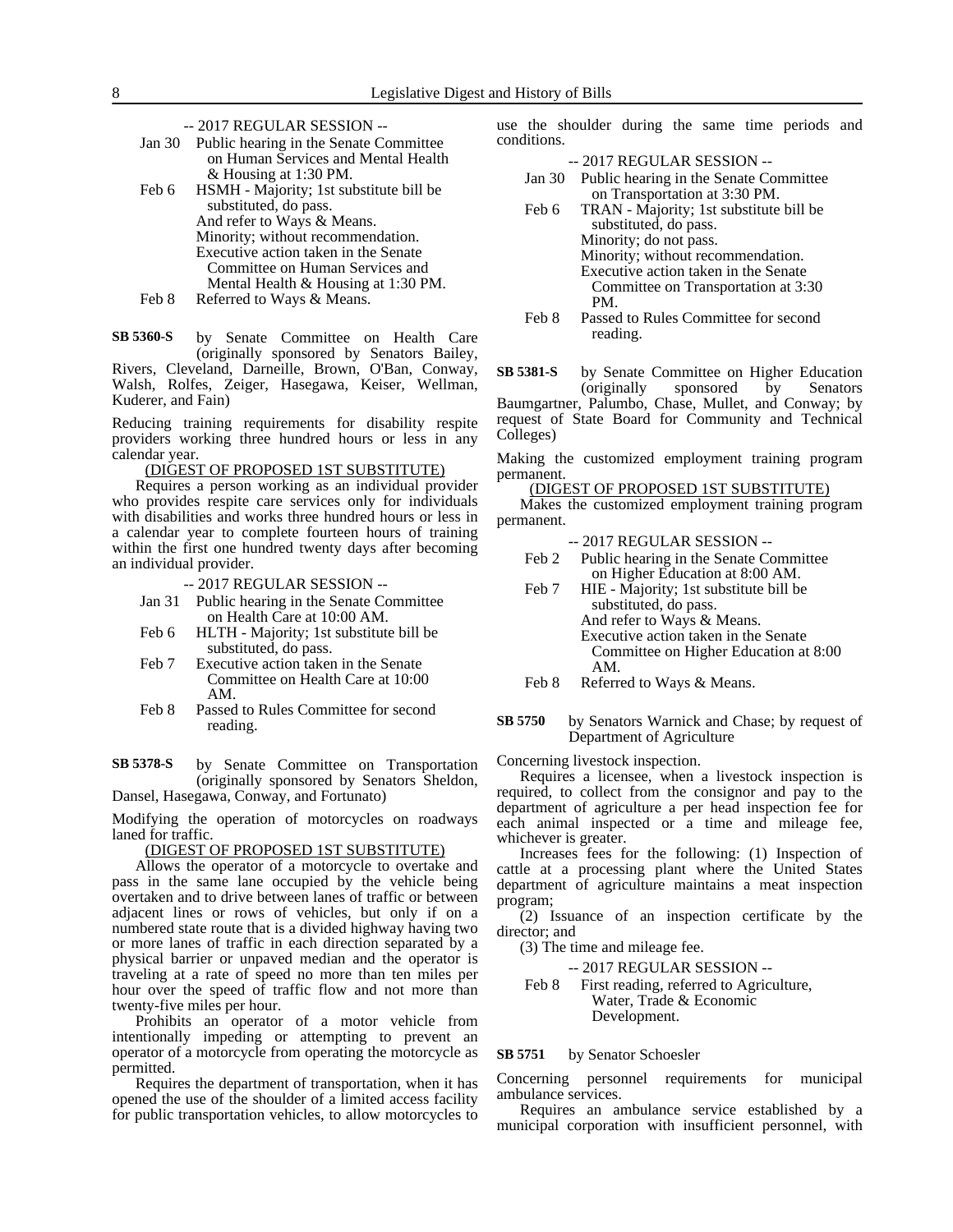approval from the department of health, to use a driver without medical or first-aid training as long as the driver is at least seventeen years old, possesses a valid driver's license with no restrictions, is accompanied by a nondriving emergency medical technician while operating the ambulance, and does not provide medical care to patients.

### -- 2017 REGULAR SESSION --

Feb 8 First reading, referred to Health Care.

#### by Senator Rivers **SB 5752**

Conducting a study of the costs and funding sources for the core services and functions provided by county offices.

Requires the joint legislative audit and review committee to: (1) Conduct a study to determine the cost per county resident to provide core services and functions of certain county offices and the funding sources for all funds used by the county offices to provide core services and functions; and

(2) Use the county population data released by the office of financial management when determining costs per county resident.

-- 2017 REGULAR SESSION --

Feb 8 First reading, referred to Local Government.

by Senators Zeiger, Rolfes, Billig, Braun, Warnick, Hunt, and Walsh **SB 5753**

Concerning the financing of early learning facilities.

Creates the early learning facilities revolving account. Requires the department of early learning, in consultation with stakeholders, to review existing licensing standards related to facility requirements to eliminate potential barriers to licensing.

Requires the department of commerce to: (1) In consultation with the department of early learning, oversee the early learning facilities revolving account;

(2) Act as the lead state agency for early learning facilities grant and loan program development;

(3) Expend money from the account to provide state matching funds for grants or loans to provide classrooms necessary for children to participate in the early childhood education and assistance program and working connections child care;

(4) Monitor performance of the grant and loan program; and

(5) Convene a committee of early learning facilities experts to advise the department regarding the prioritization methodology of grant applications for certain projects.

Provides a list of: (1) Activities eligible for funding through the account; and

(2) Organizations eligible to receive grants or loans.

Provides that sections 3 through 10 of this act are null and void if appropriations are not approved.

-- 2017 REGULAR SESSION --

Feb 8 First reading, referred to Ways & Means.

by Senators Short and Schoesler **SB 5754**

Concerning the management of noxious weeds on state lands.

Addresses liens, with regard to the management of noxious weeds, on lands owned by the state.

-- 2017 REGULAR SESSION -- Feb 8 First reading, referred to Natural Resources & Parks.

#### by Senator Short **SB 5755**

Simplifying the population growth criteria for planning required by the growth management act.

Revises the growth management act to simplify the population growth criteria for planning required by the act.

- -- 2017 REGULAR SESSION --
- Feb 8 First reading, referred to Local Government.
- Feb 9 Scheduled for public hearing in the Senate Committee on Local Government at 1:30 PM. (Subject to change)
- by Senators Pearson, Frockt, Hasegawa, and Hunt **SB 5756**

Addressing noncompetition agreements.

States that a noncompetition agreement between an employer and an employee is void and unenforceable if the employee's compensation, excluding benefits, is less than:  $(\overline{1})$  Fifty-five thousand dollars per year in 2017; and

(2) Beginning January 1, 2018, and each January 1st thereafter, the amount provided in (1) above adjusted for inflation.

-- 2017 REGULAR SESSION --

Feb 8 First reading, referred to Commerce, Labor & Sports.

#### by Senator Rivers **SB 5757**

Concerning use of step therapy in prescription drug coverage.

Requires a patient and prescribing practitioner to have access to a clear, readily accessible, and convenient process to request a step therapy exception override determination when coverage of a prescription drug for the treatment of a medical condition is restricted for use by a carrier or utilization review organization through the use of a step therapy protocol.

-- 2017 REGULAR SESSION --

Feb 8 First reading, referred to Health Care.

by Senators Rivers, Rolfes, Keiser, and Frockt **SB 5758**

Increasing college and career readiness and graduation rates in public schools.

Creates the high school graduation and college and career readiness account.

Requires the legislature, at each regular session in an odd-numbered year, to appropriate from the account amounts equaling not less than four hundred dollars per full-time equivalent student enrolled in a public middle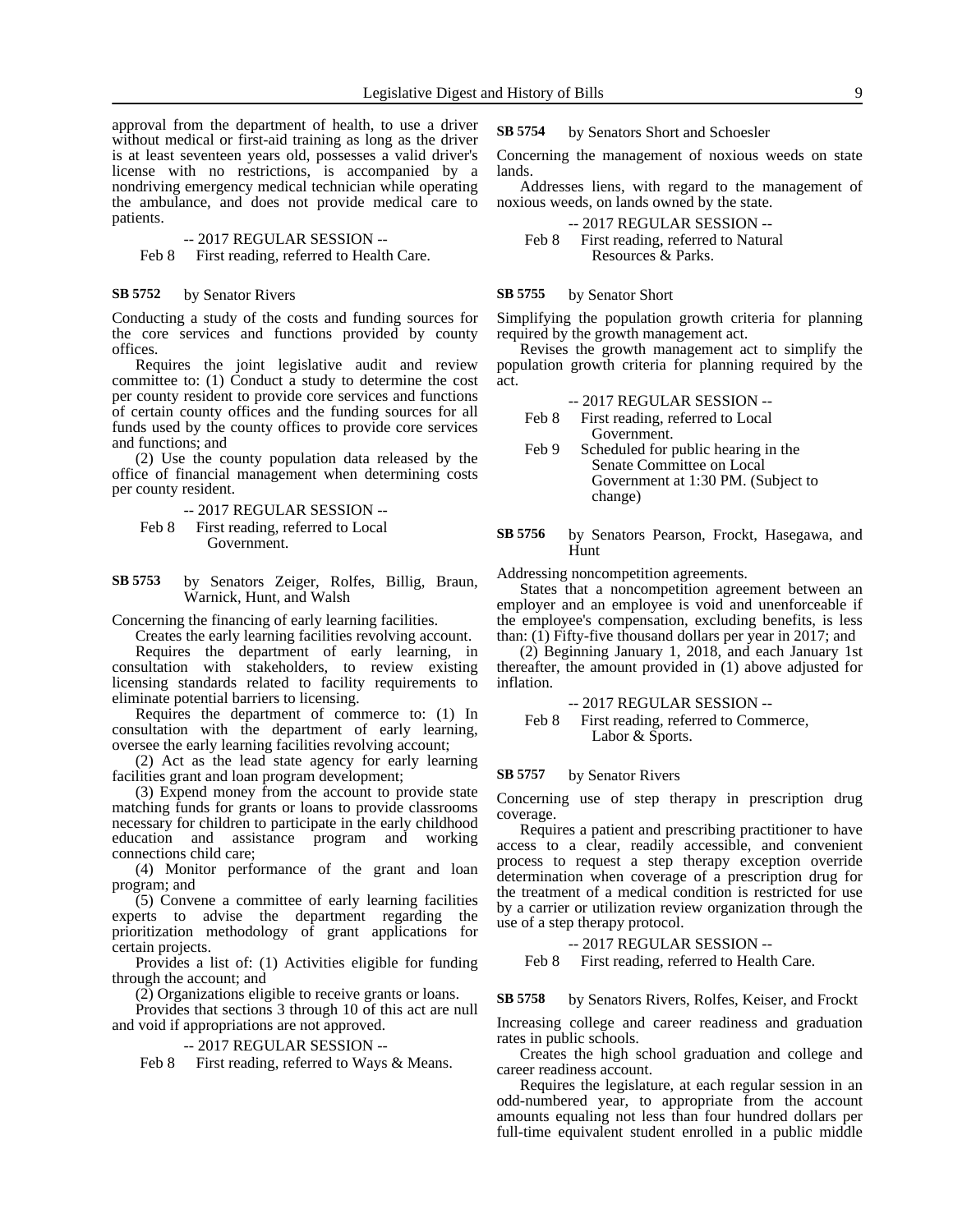school and high school per school year, for state support of the requirements of this act during the ensuing biennium.

Requires the amounts distributed to school districts to be used to establish or expand: (1) Career and technical education programs in middle schools, high schools, or skill centers;

(2) College-level courses in high schools;

(3) Drop-out prevention strategies in middle schools and high schools; and

(4) Courses, counseling, and coaching in middle school and high school to provide early exposure for students to employment opportunities and requirements and options for postsecondary education.

Requires the joint legislative audit and review committee to review and report on the performance of school districts receiving certain funds under this act.

Requires the state auditor to conduct financial, program, and performance audits of the uses and effectiveness of certain appropriated funds under this act.

-- 2017 REGULAR SESSION --

Feb 8 First reading, referred to Early Learning & K-12 Education.

by Senators Zeiger, Hobbs, O'Ban, Takko, Angel, Sheldon, Walsh, Liias, Wilson, Pearson, Kuderer, Fortunato, Rivers, Miloscia, Mullet, Conway, Bailey, Billig, Hasegawa, Palumbo, Chase, Short, Hunt, Rolfes, Pedersen, and Cleveland **SB 5759**

Concerning passenger-carrying vehicles for railroad employees.

Requires the utilities and transportation commission to: (1) Regulate persons providing contract railroad crew transportation and contract crew hauling vehicles with respect to the safety of equipment, driver qualifications, insurance, and safety of operations;

(2) Compile data regarding reported safety complaints, accidents, regulatory violations and fines, and corrective actions taken by the commission involving passengercarrying vehicles; and

(3) Develop an inspection program for contract crew hauling vehicles.

-- 2017 REGULAR SESSION --

Feb 8 First reading, referred to Transportation.

by Senators Ranker, Cleveland, Wellman, Frockt, Darneille, Keiser, Kuderer, Hasegawa, Mullet, Walsh, McCoy, Takko, Billig, Liias, Hobbs, Hunt, Carlyle, Rolfes, Pedersen, and Conway **SB 5760**

Declaring that it is an unfair practice for any employer who provides health insurance to its employees as part of an employee's benefit package to not include contraceptive coverage as part of the benefit package, to fail to comply with federal rules adopted under the affordable care act relating to the provision of contraceptive coverage, or to discriminate against any employee based on that employee's use of any reproductive health care service, drug, or device.

Establishes the employee reproductive choice act.

Declares an intent to clarify that, in this state, barrierfree access to birth control remains a fundamental right and that discriminating against women through limitations on access to essential health benefits is against the public policy of this state and subject to the jurisdiction of the human rights commission and the state's law against discrimination.

-- 2017 REGULAR SESSION -- Feb 8 First reading, referred to Commerce, Labor & Sports.

by Senators McCoy, Hunt, and Hasegawa **SB 5761**

Exempting certain confidential fish and shellfish harvest information from disclosure under chapter 42.56 RCW, the public records act.

Exempts the following from disclosure under the public records act: Confidential fish or shellfish harvest information shared with the department of fish and wildlife by a tribe, including fisher name and signature, harvest weight, value, and tax information.

-- 2017 REGULAR SESSION --

Feb 8 First reading, referred to Natural Resources & Parks.

by Senators Hunt, Short, and Sheldon **SB 5762**

Concerning financing of the mercury-containing light stewardship program.

Addresses the mercury-containing light stewardship program.

Decreases the amount of the annual fee required to be paid by a stewardship organization to the department of ecology.

Requires a stewardship organization, when submitting the annual report to the department of ecology, to include an independent financial audit only once every three years.

Prohibits the department of ecology from retaining fees in excess of the estimated amount necessary to cover the agency's administrative costs related to the mercury light stewardship program.

Requires the department to refund fees collected in excess of the administrative costs to an approved stewardship organization.

-- 2017 REGULAR SESSION --

Feb 8 First reading, referred to Ways & Means.

by Senators Warnick, Darneille, Keiser, and Rolfes **SB 5763**

Implementing recommendations from the children's mental health work group.

Requires the state health care authority to: (1) Oversee the coordination of resources and services through the managed health care system for children who are eligible for medical assistance and have been identified as requiring mental health treatment; and

(2) Require universal screening and provider payment for depression for certain children.

Requires the department of early learning to establish a child care consultation program linking child care providers with resources for caring for infants and young children who present behavioral concerns.

Requires educational service districts to establish a lead staff person for mental health.